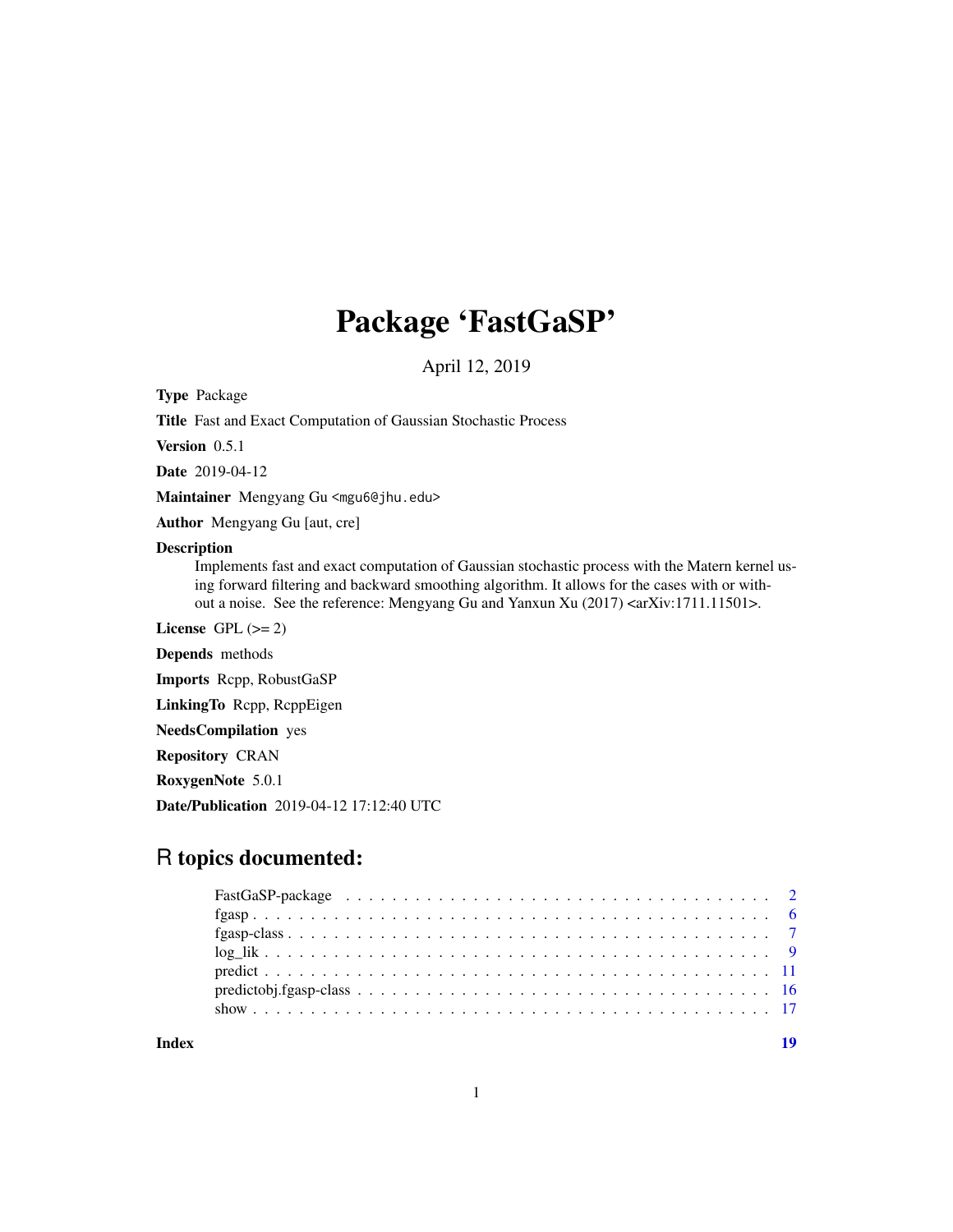<span id="page-1-1"></span><span id="page-1-0"></span>

Implements fast and exact computation of Gaussian stochastic process with the Matern kernel using forward filtering and backward smoothing algorithm. It allows for the cases with or without a noise. See the reference: Mengyang Gu and Yanxun Xu (2017) <arXiv:1711.11501>.

#### Details

The DESCRIPTION file:

| Package:          | FastGaSP                                                                                              |
|-------------------|-------------------------------------------------------------------------------------------------------|
| Type:             | Package                                                                                               |
| Title:            | Fast and Exact Computation of Gaussian Stochastic Process                                             |
| Version:          | 0.5.1                                                                                                 |
| Date:             | 2019-04-12                                                                                            |
| Authors@R:        | c(person(given="Mengyang",family="Gu",role=c("aut","cre"),email="mgu6@jhu.edu"))                      |
| Maintainer:       | Mengyang Gu <mgu6@jhu.edu></mgu6@jhu.edu>                                                             |
| Author:           | Mengyang Gu [aut, cre]                                                                                |
| Description:      | Implements fast and exact computation of Gaussian stochastic process with the Matern kernel using for |
| License:          | $GPL (= 2)$                                                                                           |
| Depends:          | methods                                                                                               |
| Imports:          | Rcpp, RobustGaSP                                                                                      |
| LinkingTo:        | Rcpp, RcppEigen                                                                                       |
| NeedsCompilation: | yes                                                                                                   |
| Repository:       | CRAN                                                                                                  |
| Packaged:         | 2019-04-12 10:21:35 UTC; mengyanggu                                                                   |
| RoxygenNote:      | 5.0.1                                                                                                 |
| Date/Publication: | 2018-12-11 14:41:24 UTC                                                                               |
|                   |                                                                                                       |

Index of help topics:

| FastGaSP-package       | Fast and Exact Computation of Gaussian         |
|------------------------|------------------------------------------------|
|                        | Stochastic Process                             |
| fgasp                  | Setting up the Fast GaSP model                 |
| fgasp-class            | Fast GaSP class                                |
| $log\_lik$             | Natural logarithm of profile likelihood by the |
|                        | fast computing algorithm                       |
| predict                | Prediction and uncertainty quantification on   |
|                        | the testing input using a GaSP model.          |
| predictobj.fgasp-class |                                                |
|                        | Predictive results for the Fast GaSP class     |
| show                   | Show an 'fgasp' object.                        |
|                        |                                                |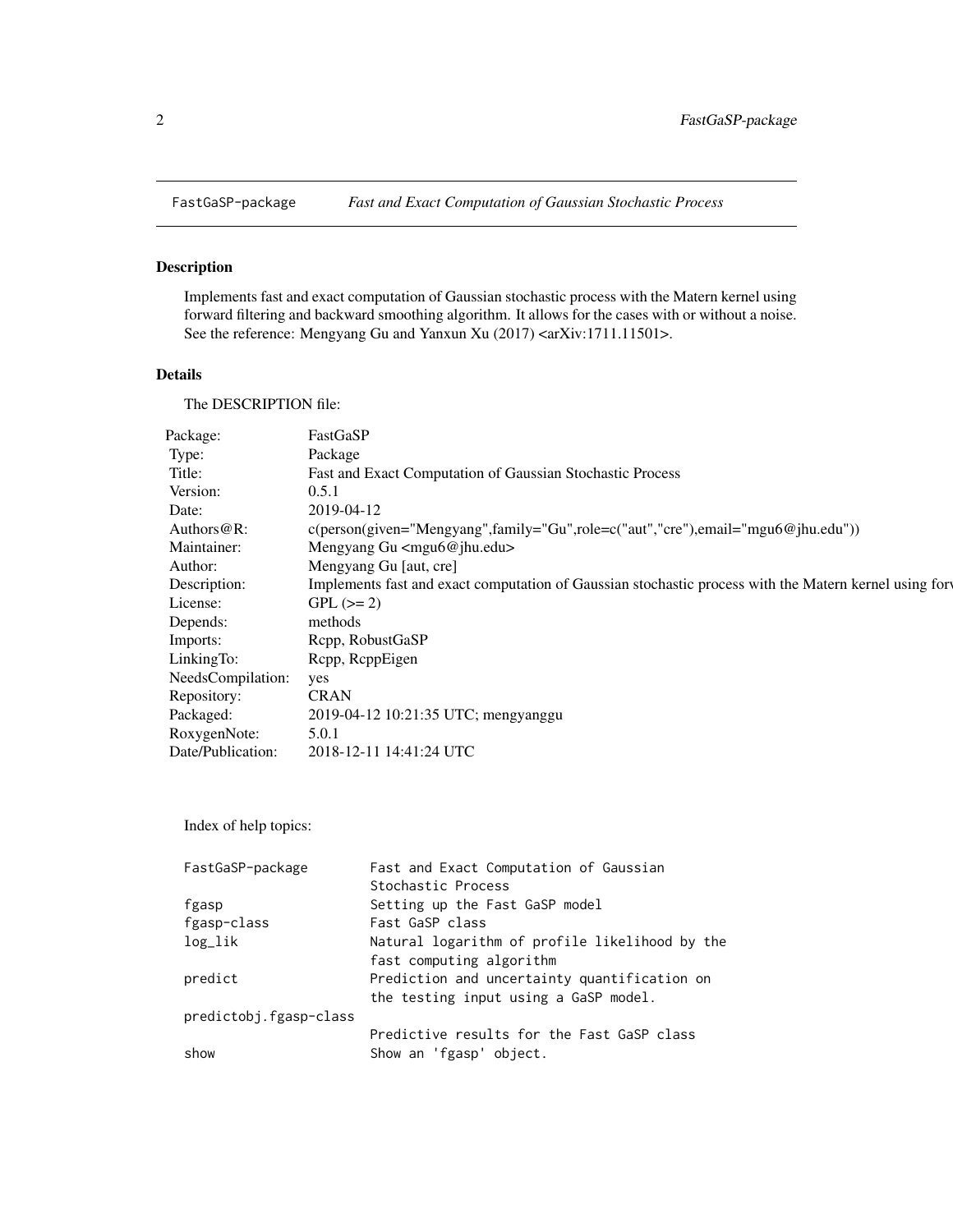## <span id="page-2-0"></span>FastGaSP-package 3

Fast computational algorithms for Gaussian stochastic process with Matern kernels by the forward filtering and backward smoothing algorithm.

## Author(s)

Mengyang Gu [aut, cre]

Maintainer: Mengyang Gu <mgu6@jhu.edu>

## References

Hartikainen, J. and Sarkka, S. (2010). *Kalman filtering and smoothing solutions to temporal gaussian process regression models*, *Machine Learning for Signal Processing (MLSP), 2010 IEEE International Workshop*, 379-384.

M. Gu, Y. Xu (2017), *Nonseparable Gaussian stochastic process: a unified view and computational strategy*, arXiv:1711.11501.

M. Gu, X. Wang and J.O. Berger (2018), *Robust Gaussian Stochastic Process Emulation*, *Annals of Statistics*, 46, 3038-3066.

#### See Also

[FastGaSP](#page-1-1)

### Examples

```
library(FastGaSP)
```

```
#------------------------------------------------------------------------------
# Example 1 : fast computation algorithm for noisy data
#------------------------------------------------------------------------------
y_R<-function(x){
  sin(2*pi*x)
}
###let's test for 2000 observations
set.seed(1)
num_obs=2000
input=runif(num_obs)
output=y_R(input)+rnorm(num_obs,mean=0,sd=0.1)
##constucting the fgasp.model
fgasp.model=fgasp(input, output)
##range and noise-variance ratio (nugget) parameters
param=c( log(1),log(.02))
## the log lik
log_lik(param,fgasp.model)
##time cost to compute the likelihood
time_cost=system.time(log_lik(param,fgasp.model))
time_cost[1]
```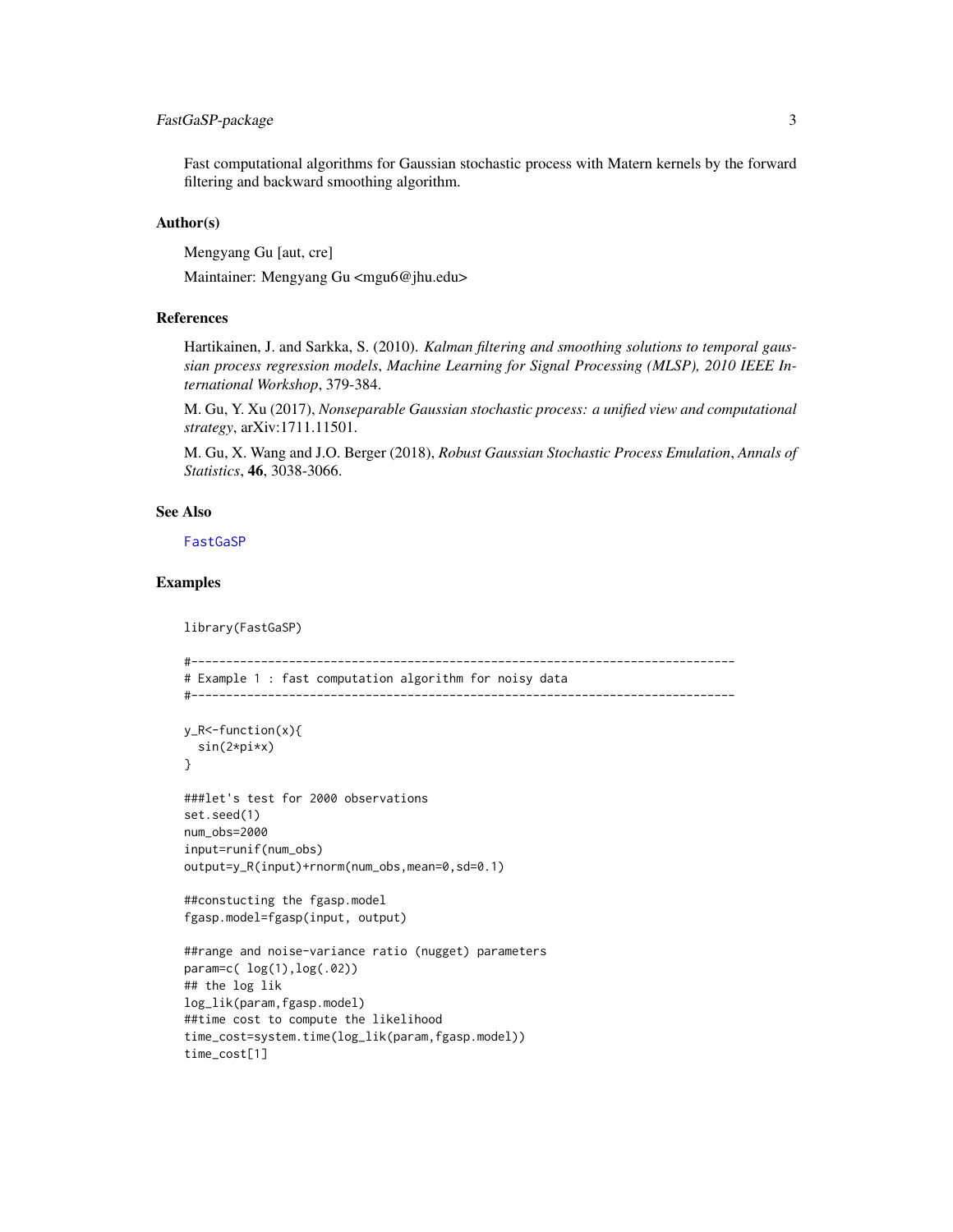```
##consider a nonparametric regression setting
##estimate the parameter by maximum likelihood estimation
est_all<-optim(c(log(1),log(.02)),log_lik,object=fgasp.model,method="L-BFGS-B",
             control = list(fnscale=-1))
##estimated log inverse range parameter and log nugget
est_all$par
##estimate variance
est.var=Get_log_det_S2(est_all$par,fgasp.model@have_noise,fgasp.model@delta_x,
                     fgasp.model@output,fgasp.model@kernel_type)[[2]]/fgasp.model@num_obs
est.var
###1. Do some interpolation test
num_test=5000
testing_input=runif(num_test) ##there are the input where you don't have observations
pred.model=predict(param=est_all$par,object=fgasp.model,testing_input=testing_input)
lb=pred.model@mean+qnorm(0.025)*sqrt(pred.model@var)
ub=pred.model@mean+qnorm(0.975)*sqrt(pred.model@var)
## calculate lb for the mean function
pred.model2=predict(param=est_all$par,object=fgasp.model,testing_input=testing_input,var_data=FALSE)
lb_mean_funct=pred.model2@mean+qnorm(0.025)*sqrt(pred.model2@var)
ub_mean_funct=pred.model2@mean+qnorm(0.975)*sqrt(pred.model2@var)
## plot the prediction
min_val=min(lb,output)
max_val=max(ub,output)
plot(pred.model@testing_input,pred.model@mean,type='l',col='blue',
    ylim=c(min_val,max_val),
     xlab='x',ylab='y')
polygon(c(pred.model@testing_input,rev(pred.model@testing_input)),
        c(lb,rev(ub)),col = "grey80", border = FALSE)lines(pred.model@testing_input,pred.model@mean,type='l',col='blue')
lines(pred.model@testing_input,y_R(pred.model@testing_input),type='l',col='black')
lines(pred.model2@testing_input,lb_mean_funct,col='blue',lty=2)
lines(pred.model2@testing_input,ub_mean_funct,col='blue',lty=2)
lines(input, output, type='p', pch=16, col='black', cex=0.4) #one can plot data
legend("bottomleft", legend=c("predictive mean","95% predictive interval","truth"),
      col=c("blue","blue","black"), lty=c(1,2,1), cex=.8)
#--------------------------------------------------------------
# Example 2: example that one does not have a noise in the data
#--------------------------------------------------------------
## Here is a function in the Sobolev Space with order 3
y_R<-function(x){
 j_seq=seq(1,200,1)
 record_y_R=0
```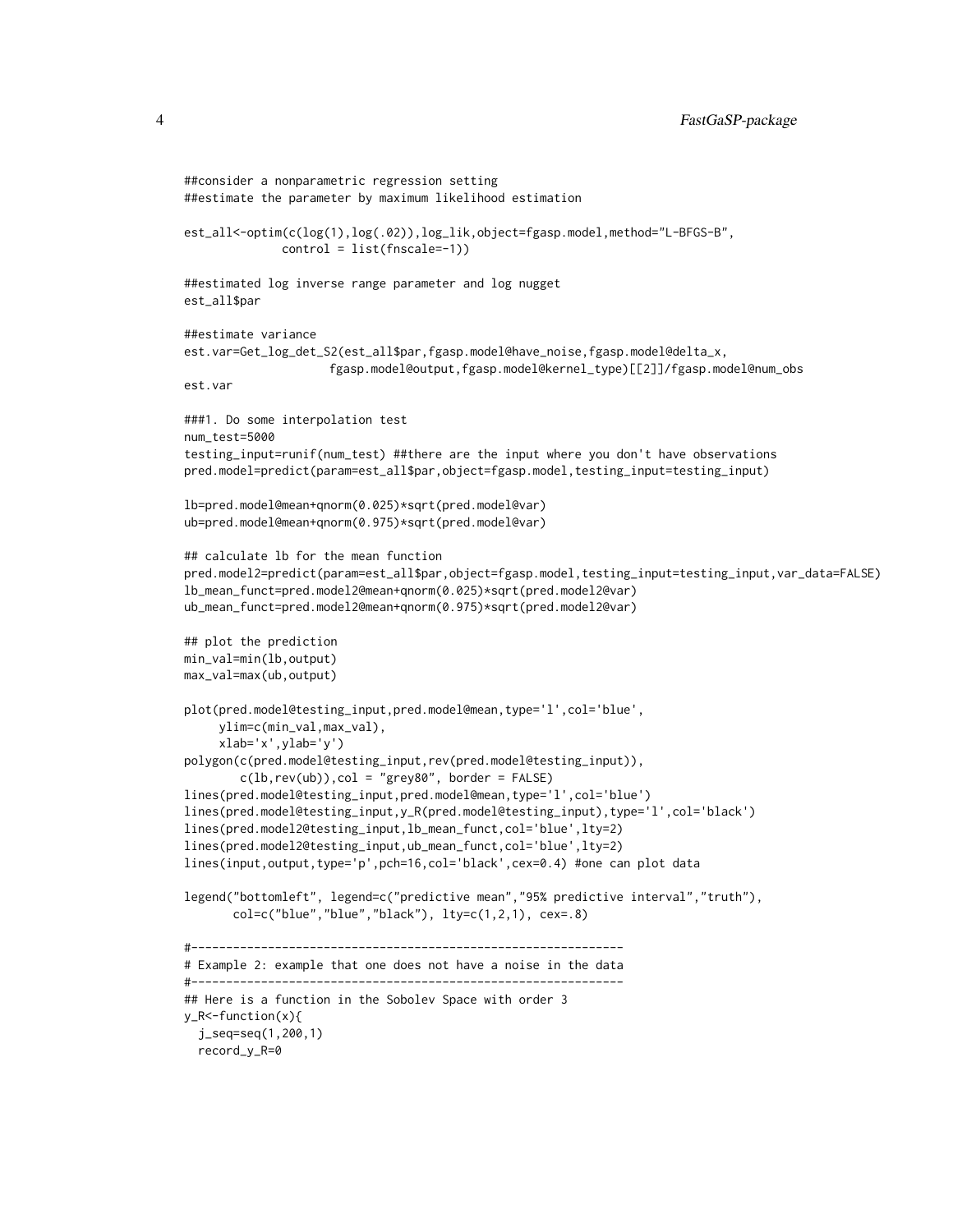## FastGaSP-package 5

```
for(i_j in 1:200){
   record_y_R=record_y_R+2*j_seq[i_j]^{-2*3}*sin(j_seq[i_j])*cos(pi*(j_seq[i_j]-0.5)*x)
 }
 record_y_R
}
##generate some data without noise
num_obs=50
input=seq(0,1,1/(num_obs-1))
output=y_R(input)
##constucting the fgasp.model
fgasp.model=fgasp(input, output,have_noise=FALSE)
##range and noise-variance ratio (nugget) parameters
param=c( log(1))
## the log lik
log_lik(param,fgasp.model)
#if one does not have noise one may need to give a lower bound or use a penalty
#(e.g. induced by a prior) to make the estimation more robust
est_all<-optimize(log_lik,interval=c(0,10),maximum=TRUE,fgasp.model)
##Do some interpolation test for comparison
num_test=1000
testing_input=runif(num_test) ##there are the input where you don't have observations
pred.model=predict(param=est_all$maximum,object=fgasp.model,testing_input=testing_input)
#This is the 95 posterior credible interval for the outcomes which contain the estimated
#variance of the noise
#sometimes there are numerical instability is one does not have noise or error
lb=pred.model@mean+qnorm(0.025)*sqrt(abs(pred.model@var))
ub=pred.model@mean+qnorm(0.975)*sqrt(abs(pred.model@var))
```

```
## plot the prediction
min_val=min(lb,output)
max_val=max(ub,output)
```

```
plot(pred.model@testing_input,pred.model@mean,type='l',col='blue',
    ylim=c(min_val,max_val),
     xlab='x',ylab='y')
polygon( c(pred.model@testing_input,rev(pred.model@testing_input)),
         c(1b,rev(ub)), col = "grey80", border = FALSE)lines(pred.model@testing_input,pred.model@mean,type='l',col='blue')
```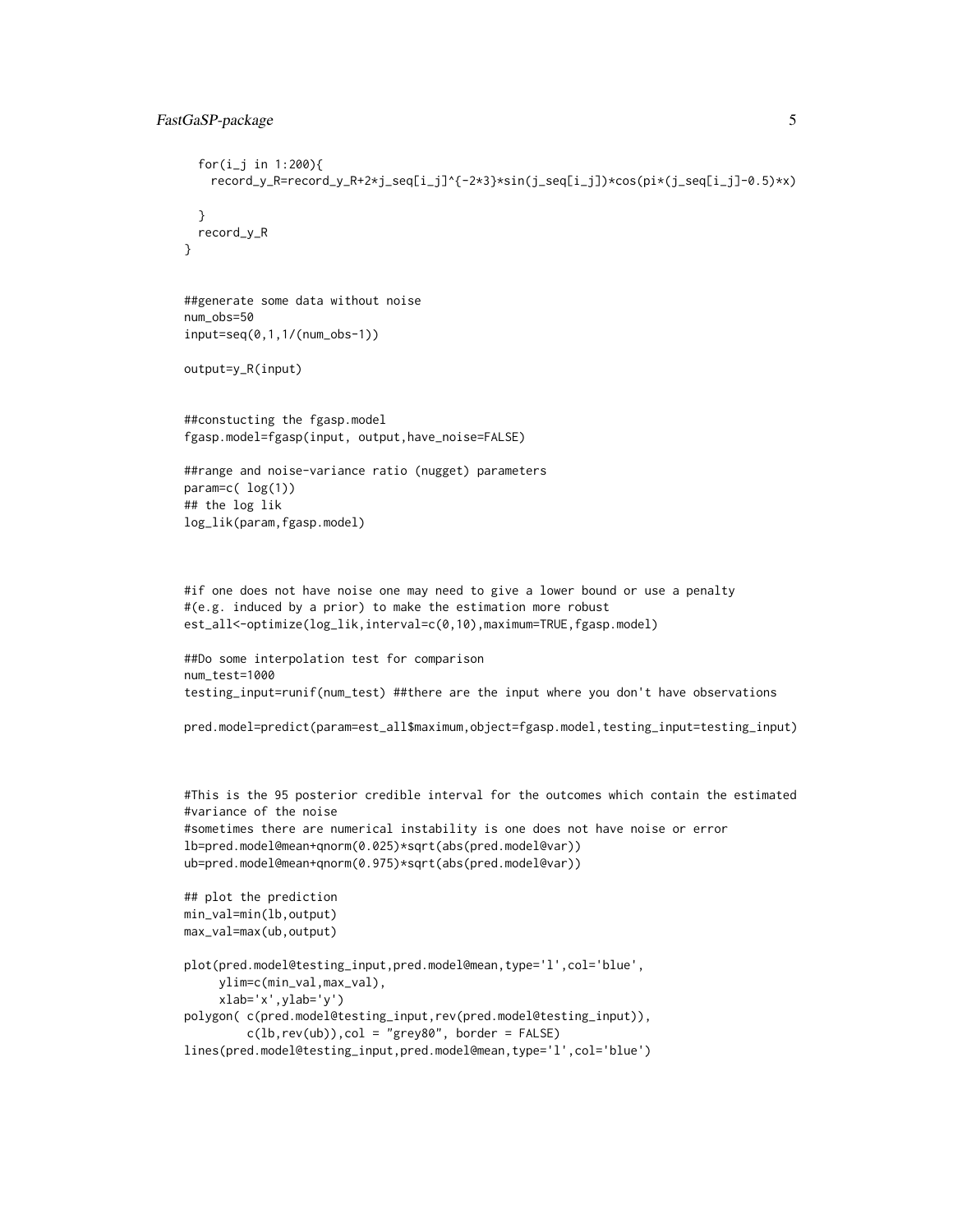```
lines(pred.model@testing_input,y_R(pred.model@testing_input),type='l',col='black')
lines(input,output,type='p',pch=16,col='black')
legend("bottomleft", legend=c("predictive mean","95% predictive interval","truth"),
       col=c("blue", "blue", "black"), \, lty=c(1,2,1), \, cex=.8)
```

```
##mean square error for all inputs
mean((pred.model@mean- y_R(pred.model@testing_input))^2)
```
<span id="page-5-1"></span>fgasp *Setting up the Fast GaSP model*

#### **Description**

Creating an fgasp class for a GaSP model with matern covariance.

## Usage

```
fgasp(input, output, have_noise=TRUE, kernel_type='matern_5_2')
```
#### Arguments

| input       | a vector with dimension num obs x 1 for the sorted input locations.                                                                                                                                                                     |
|-------------|-----------------------------------------------------------------------------------------------------------------------------------------------------------------------------------------------------------------------------------------|
| output      | a vector with dimension n x 1 for the observations at the sorted input locations.                                                                                                                                                       |
| have_noise  | a bool value. If it is true, it means the model contains a noise.                                                                                                                                                                       |
| kernel_type | a character to specify the type of kernel to use. The current version supports<br>kernel_type to be "matern_5_2" or "exp", meaning that the matern kernel with<br>roughness parameter being 2.5 or 0.5 (exponent kernel), respectively. |

## Value

fgasp returns an S4 object of class fgasp (see fgasp).

## Author(s)

Mengyang Gu [aut, cre]

Maintainer: Mengyang Gu <mgu6@jhu.edu>

## References

Hartikainen, J. and Sarkka, S. (2010). *Kalman filtering and smoothing solutions to temporal gaussian process regression models*, *Machine Learning for Signal Processing (MLSP), 2010 IEEE International Workshop*, 379-384.

M. Gu, Y. Xu (2017), *Nonseparable Gaussian stochastic process: a unified view and computational strategy*, arXiv:1711.11501.

M. Gu, X. Wang and J.O. Berger (2018), *Robust Gaussian Stochastic Process Emulation*, *Annals of Statistics*, 46, 3038-3066.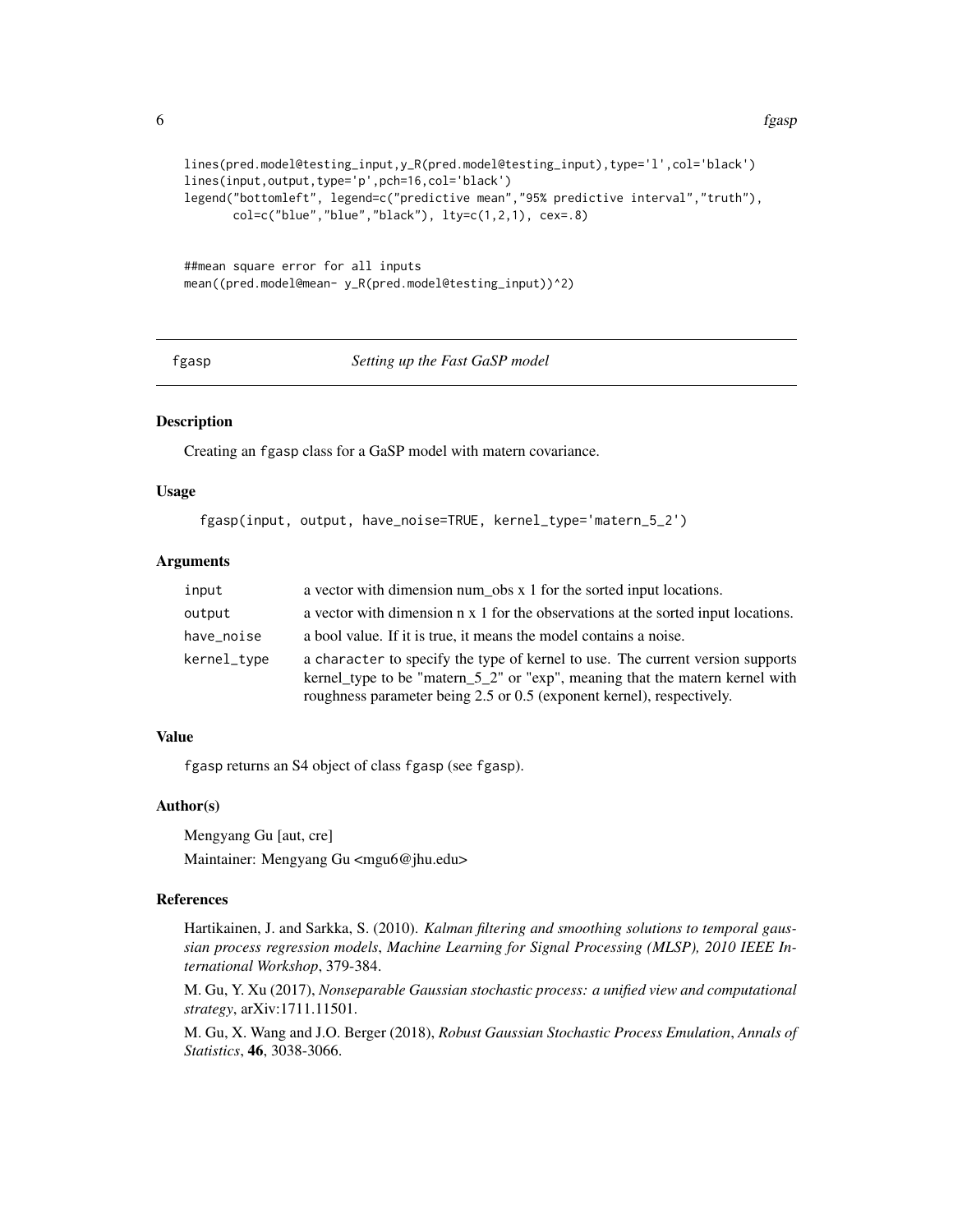## <span id="page-6-0"></span>fgasp-class 7

## Examples

```
library(FastGaSP)
#-------------------------------------
# Example 1: a simple example with noise
#-------------------------------------
y_R<-function(x){
  cos(2*pi*x)
}
###let's test for 2000 observations
set.seed(1)
num_obs=2000
input=runif(num_obs)
output=y_R(input)+rnorm(num_obs,mean=0,sd=0.1)
##constucting the fgasp.model
fgasp.model=fgasp(input, output)
show(fgasp.model)
#------------------------------------------
# Example 2: a simple example with no noise
#------------------------------------------
y_R<-function(x){
  sin(2*pi*x)
}
##generate some data without noise
num_obs=50
input=seq(0,1,1/(num_obs-1))
output=y_R(input)
##constucting the fgasp.model
fgasp.model=fgasp(input, output,have_noise=FALSE)
show(fgasp.model)
```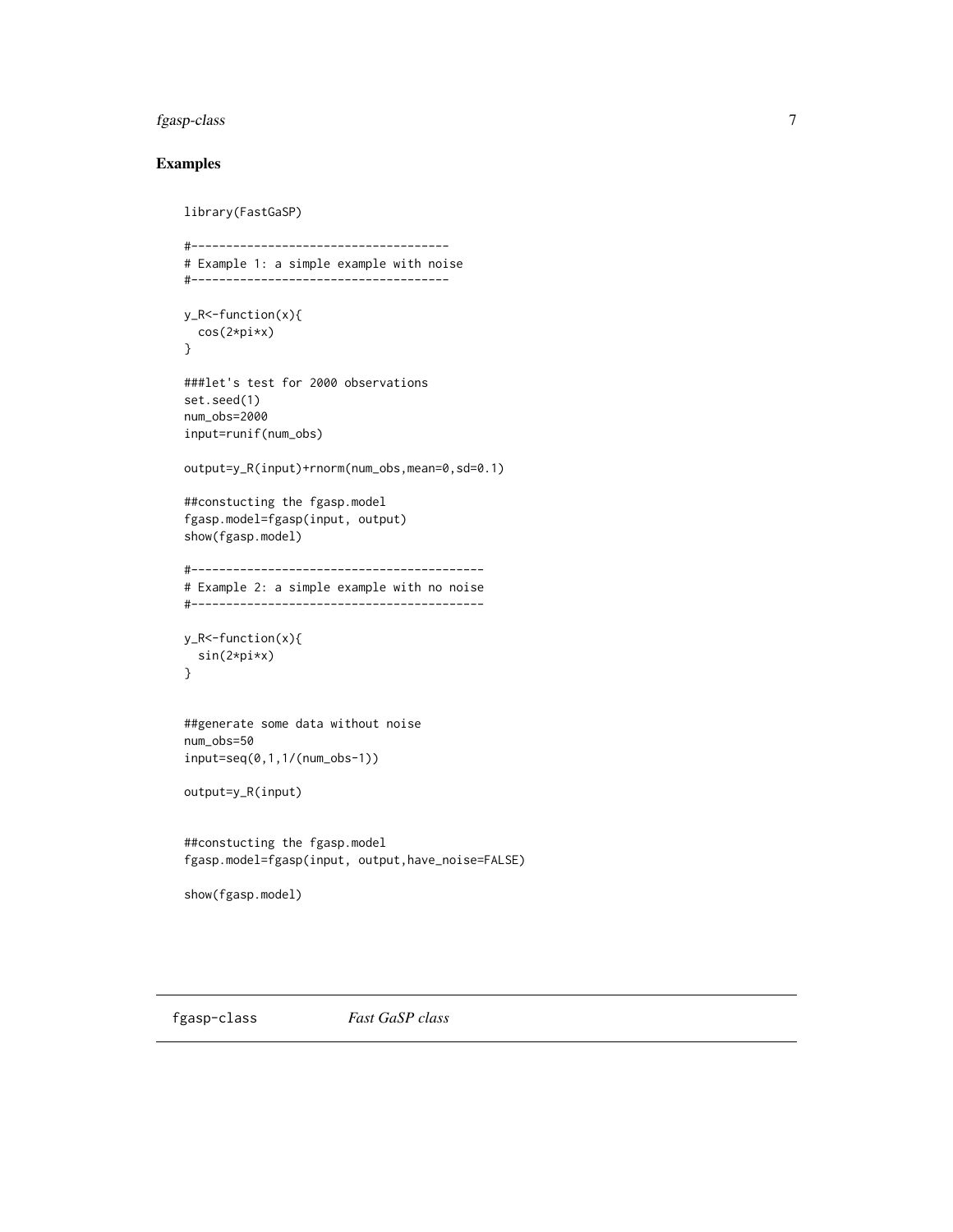<span id="page-7-0"></span>S4 class for fast computation of the Gaussian stochastic process (GaSP) model with the Matern kernel function with or without a noise.

#### Objects from the Class

Objects of this class are created and initialized with the function [fgasp](#page-5-1) that computes the calculations needed for setting up the estimation and prediction.

#### **Slots**

num\_obs: object of class integer. The number of experimental observations.

- have\_noise: object of class logical to specify whether the the model has a noise or not. "TRUE" means the model contains a noise and "FALSE" means the model does not contain a noise.
- kernel\_type: a character to specify the type of kernel to use.The current version supports kernel\_type to be "matern\_5\_2" or "exp", meaning that the matern kernel with roughness parameter being 2.5 or 0.5 (exponent kernel), respectively.
- input: object of class vector with dimension num  $\cos x$  1 for the sorted input locations.
- delta\_x: object of class vector with dimension (num\_obs-1) x 1 for the differences between the sorted input locations.
- output: object of class vector with dimension num\_obs x 1 for the observations at the sorted input locations.

## Methods

show Prints the main slots of the object. predict See [predict](#page-10-1).

### Author(s)

Mengyang Gu [aut, cre]

Maintainer: Mengyang Gu <mgu6@jhu.edu>

#### References

Hartikainen, J. and Sarkka, S. (2010). *Kalman filtering and smoothing solutions to temporal gaussian process regression models*, *Machine Learning for Signal Processing (MLSP), 2010 IEEE International Workshop*, 379-384.

M. Gu, Y. Xu (2017), *Nonseparable Gaussian stochastic process: a unified view and computational strategy*, arXiv:1711.11501.

M. Gu, X. Wang and J.O. Berger (2018), *Robust Gaussian Stochastic Process Emulation*, *Annals of Statistics*, 46, 3038-3066.

#### See Also

[fgasp](#page-5-1) for more details about how to create a fgasp object.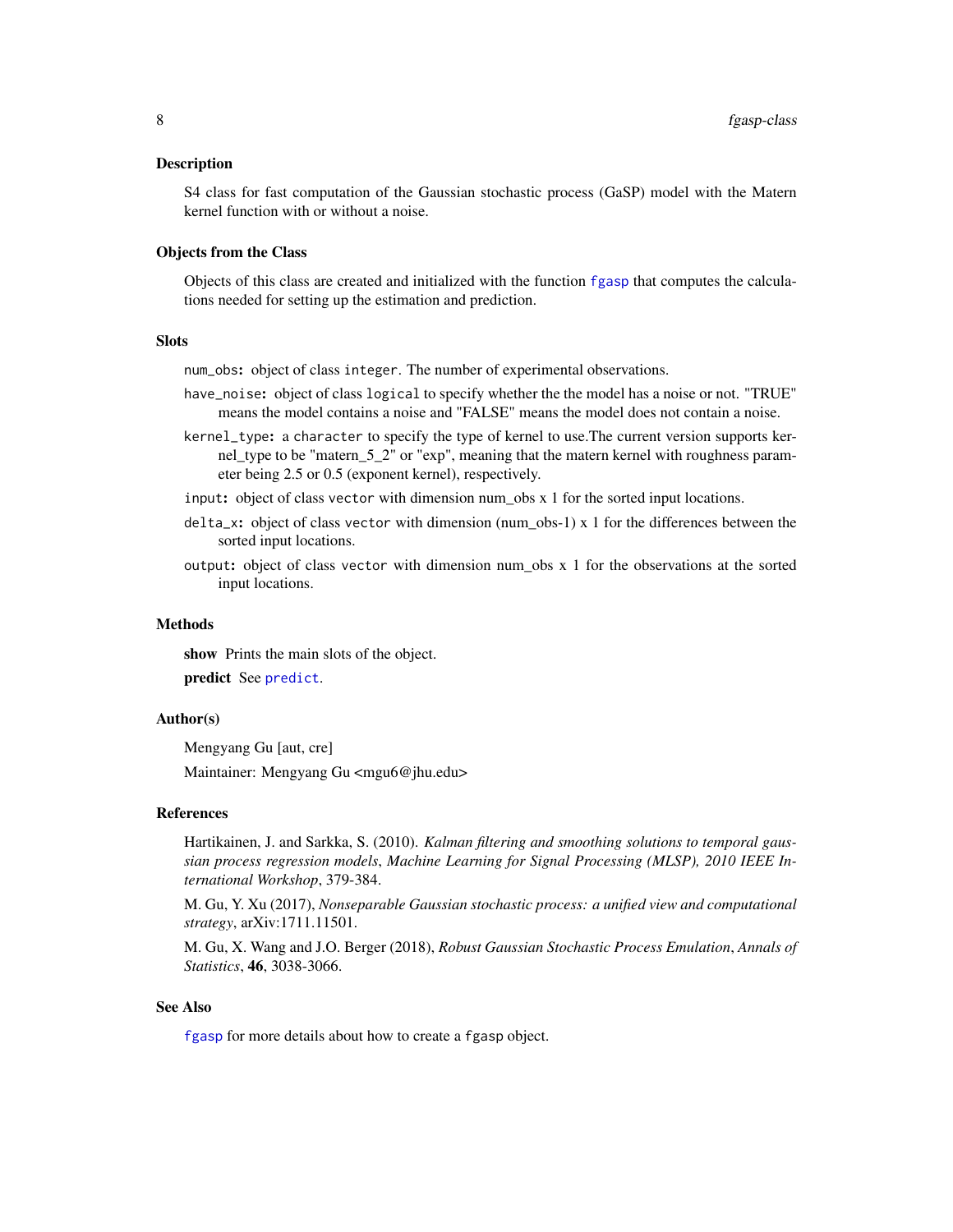<span id="page-8-0"></span>

This function computes the natural logarithm of the profile likelihood for the range and nugget parameter (if there is one) after plugging the closed form maximum likelihood estimator for the variance parameter.

#### Usage

log\_lik(param, object)

#### Arguments

| param  | a vector of parameters. The first parameter is the natural logarithm of the inverse |  |  |  |
|--------|-------------------------------------------------------------------------------------|--|--|--|
|        | range parameter in the kernel function. If the data contain noise, the second       |  |  |  |
|        | parameter is the logarithm of the nugget-variance ratio parameter.                  |  |  |  |
| object | an object of class fgasp.                                                           |  |  |  |

#### Value

The numerical value of natural logarithm of the profile likelihood.

#### Author(s)

Mengyang Gu [aut, cre]

Maintainer: Mengyang Gu <mgu6@jhu.edu>

#### References

Hartikainen, J. and Sarkka, S. (2010). *Kalman filtering and smoothing solutions to temporal gaussian process regression models*, *Machine Learning for Signal Processing (MLSP), 2010 IEEE International Workshop*, 379-384.

M. Gu, Y. Xu (2017), *Nonseparable Gaussian stochastic process: a unified view and computational strategy*, arXiv:1711.11501.

M. Gu, X. Wang and J.O. Berger (2018), *Robust Gaussian Stochastic Process Emulation*, *Annals of Statistics*, 46, 3038-3066.

## Examples

library(FastGaSP) #-------------------------------------------------------------------------- # Example 1: comparing the fast and slow algorithms to compute the likelihood # of the Gaussian stochastic process for data with noises #--------------------------------------------------------------------------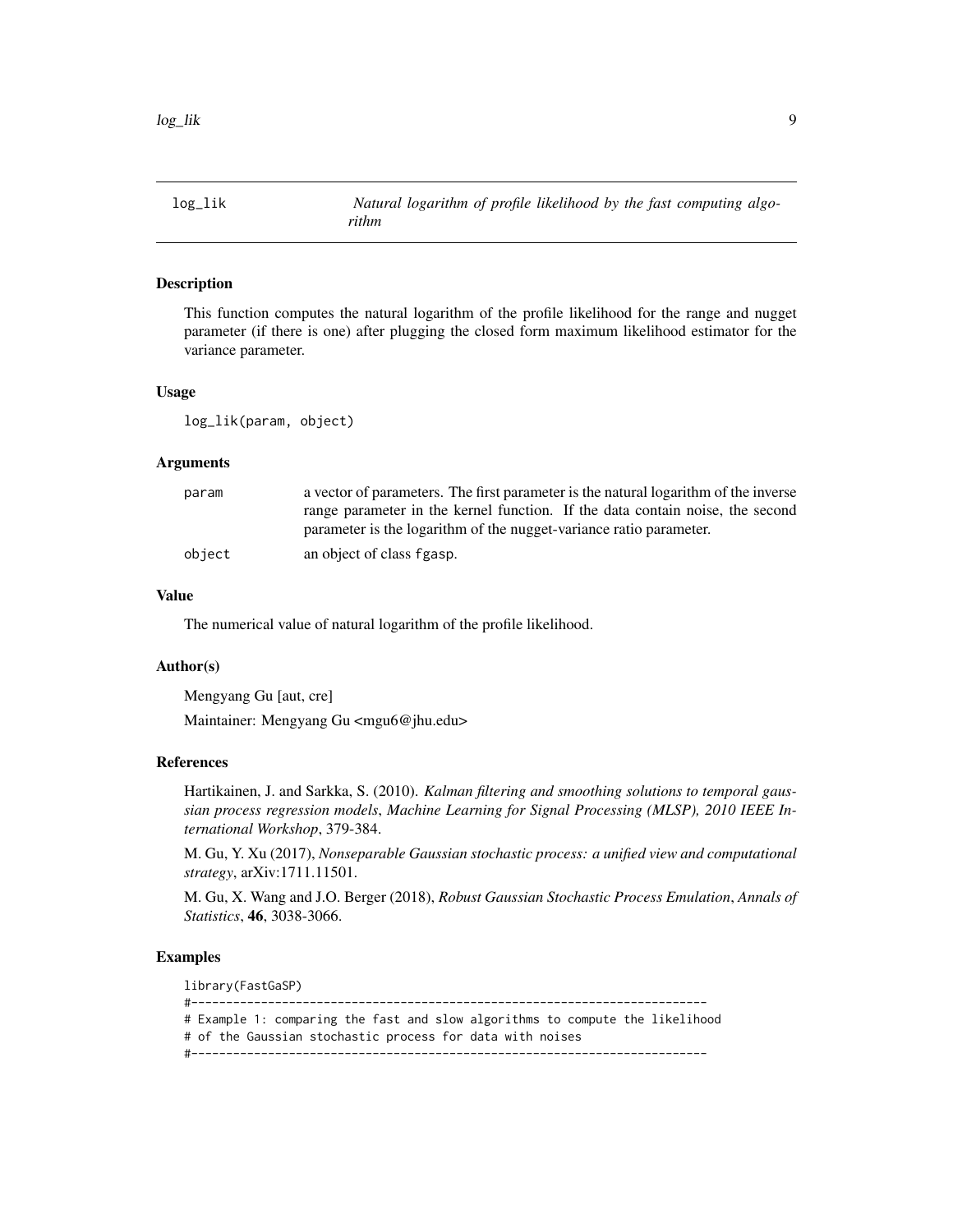```
y_R<-function(x){
  sin(2*pi*x)
}
###let's test for 1000 observations
set.seed(1)
num_obs=1000
input=runif(num_obs)
output=y_R(input)+rnorm(num_obs,mean=0,sd=0.1)
##constucting the fgasp.model
fgasp.model=fgasp(input, output)
##range and noise-variance ratio (nugget) parameters
param=c( log(1),log(.02))
## the log lik
log_lik(param,fgasp.model)
##time cost to compute the likelihood
time_cost=system.time(log_lik(param,fgasp.model))
time_cost[1]
##now I am comparing to the one with straightforward inversion
matern_5_2_kernel<-function(d,beta){
  res=(1+sqrt(5)*beta*d + 5*beta^2*d^2/3 )*exp(-sqrt(5)*beta*d)
  res
}
##A function for computing the likelihood by the GaSP in a straightforward way
log_lik_GaSP_slow<-function(param,have_noise=TRUE,input,output){
  n=length(output)
  beta=exp(param[1])
  eta=0
  if(have_noise){
   eta=exp(param[2])
  }
  R00=abs(outer(input,input,'-'))
  R=matern_5_2_kernel(R00,beta=beta)
  R_tilde=R+eta*diag(n)
  #use Cholesky and one backsolver and one forward solver so it is more stable
  L=t(chol(R_tilde))
  output_t_R.inv= t(backsolve(t(L),forwardsolve(L,output )))
  S_2=output_t_R.inv%*%output
  -sum(log(diag(L))) - n/2*log(S_2)}
##range and noise-variance ratio (nugget) parameters
param=c( log(1),log(.02))
```
## the log lik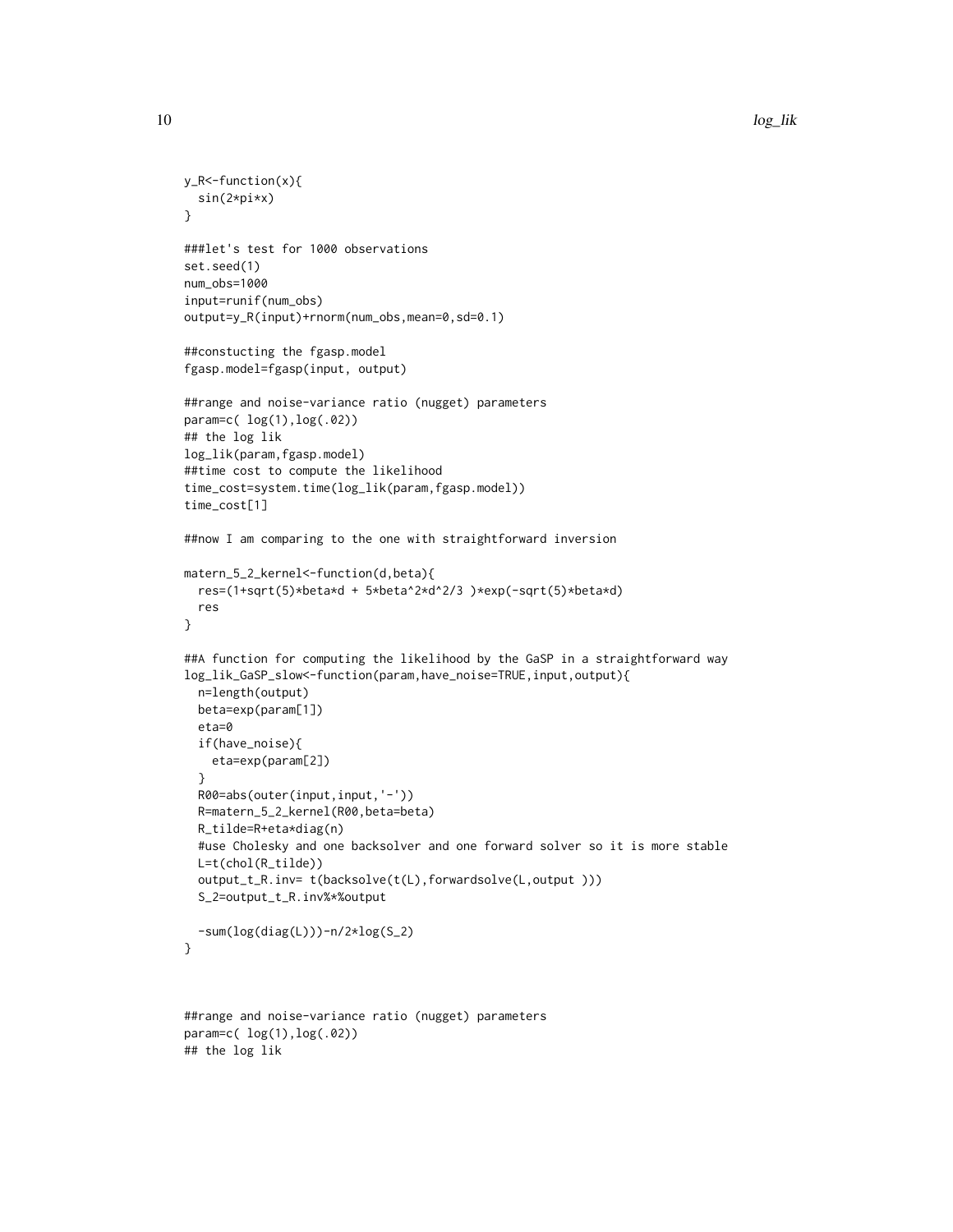#### <span id="page-10-0"></span>predict the contract of the contract of the contract of the contract of the contract of the contract of the contract of the contract of the contract of the contract of the contract of the contract of the contract of the co

```
log_lik(param,fgasp.model)
log_lik_GaSP_slow(param,have_noise=TRUE,input=input,output=output)
##time cost to compute the likelihood
##More number of inputs mean larger differences
time_cost=system.time(log_lik(param,fgasp.model))
time_cost
time_cost_slow=system.time(log_lik_GaSP_slow(param,have_noise=TRUE,input=input,output=output))
time_cost_slow
#--------------------------------------------------------------------------
# Example 2: comparing the fast and slow algorithms to compute the likelihood
# of the Gaussian stochastic process for data without a noise
#--------------------------------------------------------------------------
## Here is a function in the Sobolev Space with order 3
y_R<-function(x){
  j_seq=seq(1,200,1)
  record_y_R=0
  for(i_{-}j in 1:200){
   record_y_R=record_y_R+2*j_seq[i_j]^{-2*3}*sin(j_seq[i_j])*cos(pi*(j_seq[i_j]-0.5)*x)
  }
  record_y_R
}
##generate some data without noise
num_obs=50
input=seq(0,1,1/(num_obs-1))
output=y_R(input)
##constucting the fgasp.model
fgasp.model=fgasp(input, output,have_noise=FALSE)
##range and noise-variance ratio (nugget) parameters
param=c( log(1))
## the log lik
log_lik(param,fgasp.model)
log_lik_GaSP_slow(param,have_noise=FALSE,input=input,output=output)
```
<span id="page-10-1"></span>

<span id="page-10-2"></span>predict *Prediction and uncertainty quantification on the testing input using a GaSP model.*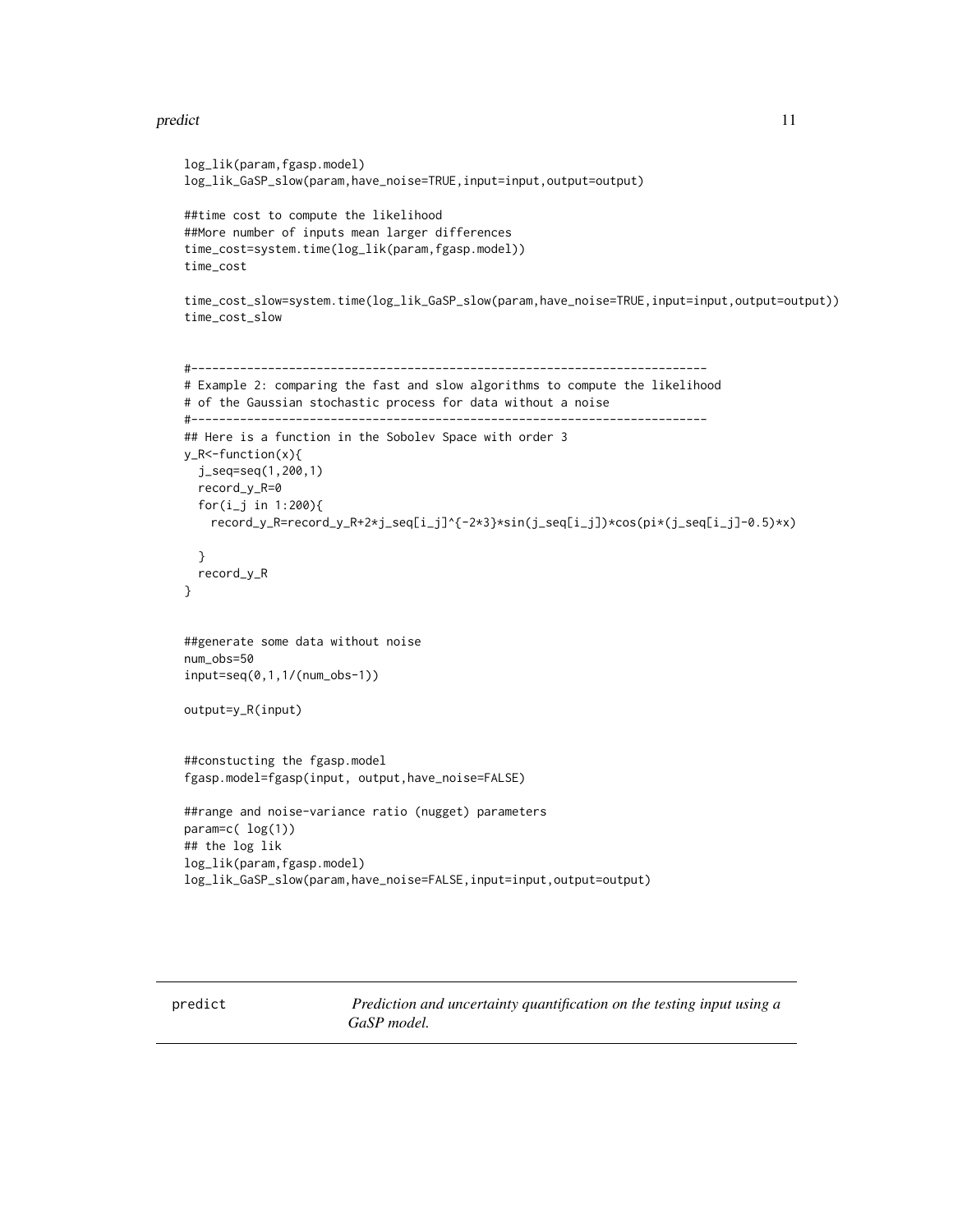This function computes the predictive mean and variance on the given testing input using a GaSP model.

#### Usage

```
## S4 method for signature 'fgasp'
predict(param,object, testing_input, var_data=TRUE, sigma_2=NULL)
```
#### Arguments

| a vector of parameters. The first parameter is the natural logarithm of the inverse<br>range parameter in the kernel function. If the data contain noise, the second<br>parameter is the logarithm of the nugget-variance ratio parameter. |
|--------------------------------------------------------------------------------------------------------------------------------------------------------------------------------------------------------------------------------------------|
| an object of class fgasp.                                                                                                                                                                                                                  |
| a vector of testing input for prediction.                                                                                                                                                                                                  |
| a bool value to decide whether the noise of the data is included for computing<br>the posterior predictive variance.                                                                                                                       |
| a numerical value specifying the variance of the kernel function. If given, the<br>package uses this parameter for prediction.                                                                                                             |
|                                                                                                                                                                                                                                            |

#### Value

The returned value is a S4 Class predictobj.fgasp.

#### Author(s)

Mengyang Gu [aut, cre]

Maintainer: Mengyang Gu <mgu6@jhu.edu>

#### References

Hartikainen, J. and Sarkka, S. (2010). *Kalman filtering and smoothing solutions to temporal gaussian process regression models*, *Machine Learning for Signal Processing (MLSP), 2010 IEEE International Workshop*, 379-384.

M. Gu, Y. Xu (2017), *Nonseparable Gaussian stochastic process: a unified view and computational strategy*, arXiv:1711.11501.

M. Gu, X. Wang and J.O. Berger (2018), *Robust Gaussian Stochastic Process Emulation*, *Annals of Statistics*, 46, 3038-3066.

## Examples

library(FastGaSP)

#------------------------------------------------------------------------------

# Example 1: a simple example with noise to show fast computation algorithm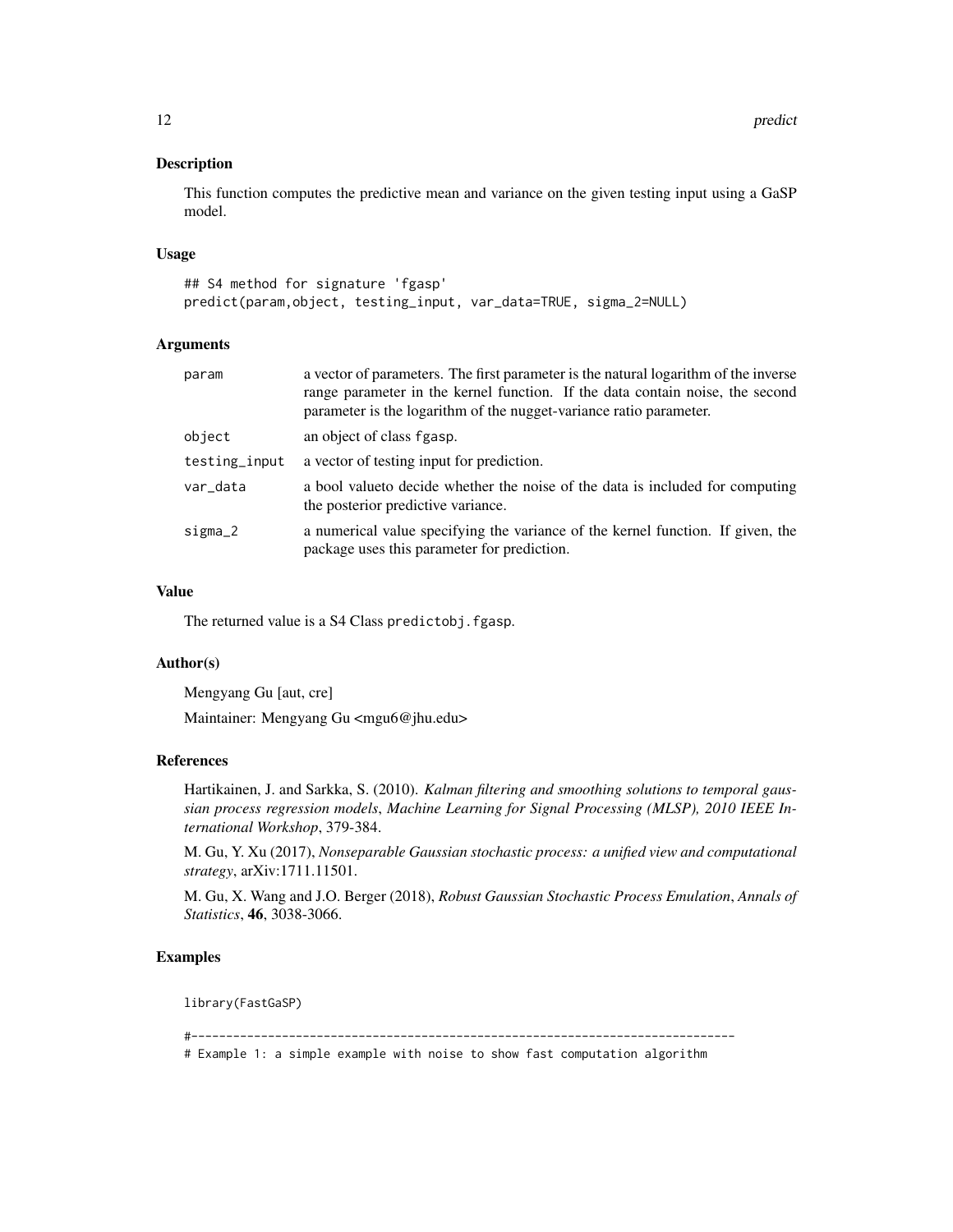#### predict the contract of the contract of the contract of the contract of the contract of the contract of the contract of the contract of the contract of the contract of the contract of the contract of the contract of the co

```
#------------------------------------------------------------------------------
y_R<-function(x){
 cos(2*pi*x)
}
###let's test for 2000 observations
set.seed(1)
num_obs=2000
input=runif(num_obs)
output=y_R(input)+rnorm(num_obs,mean=0,sd=0.1)
##constucting the fgasp.model
fgasp.model=fgasp(input, output)
##range and noise-variance ratio (nugget) parameters
param=c( log(1),log(.02))
## the log lik
log_lik(param,fgasp.model)
##time cost to compute the likelihood
time_cost=system.time(log_lik(param,fgasp.model))
time_cost[1]
##consider a nonparametric regression setting
##estimate the parameter by maximum likelihood estimation
est_all<-optim(c(log(1),log(.02)),log_lik,object=fgasp.model,method="L-BFGS-B",
              control = list(fnscale=-1))
##estimated log inverse range parameter and log nugget
est_all$par
##estimate variance
est.var=Get_log_det_S2(est_all$par,fgasp.model@have_noise,fgasp.model@delta_x,
                     fgasp.model@output,fgasp.model@kernel_type)[[2]]/fgasp.model@num_obs
est.var
###1. Do some interpolation test
num_test=5000
testing_input=runif(num_test) ##there are the input where you don't have observations
pred.model=predict(param=est_all$par,object=fgasp.model,testing_input=testing_input)
lb=pred.model@mean+qnorm(0.025)*sqrt(pred.model@var)
ub=pred.model@mean+qnorm(0.975)*sqrt(pred.model@var)
## calculate lb for the mean function
pred.model2=predict(param=est_all$par,object=fgasp.model,testing_input=testing_input,var_data=FALSE)
lb_mean_funct=pred.model2@mean+qnorm(0.025)*sqrt(pred.model2@var)
ub_mean_funct=pred.model2@mean+qnorm(0.975)*sqrt(pred.model2@var)
## plot the prediction
min_val=min(lb,output)
```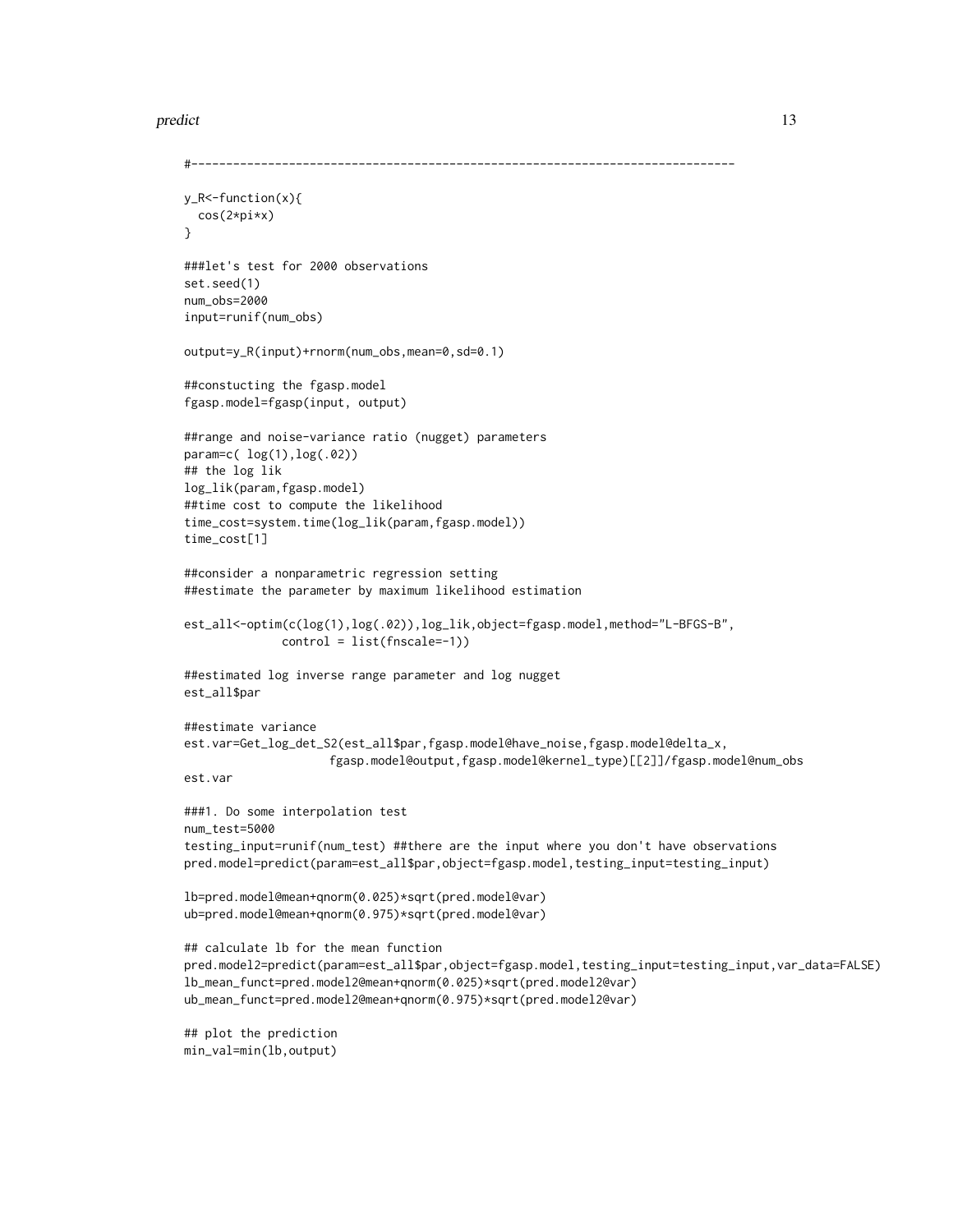```
max_val=max(ub,output)
plot(pred.model@testing_input,pred.model@mean,type='l',col='blue',
     ylim=c(min_val,max_val),
     xlab='x',ylab='y')
polygon( c(pred.model@testing_input,rev(pred.model@testing_input)),
    c(lb,rev(ub)), col = "grey80", border = FALSE)lines(pred.model@testing_input,pred.model@mean,type='l',col='blue')
lines(pred.model@testing_input,y_R(pred.model@testing_input),type='l',col='black')
lines(pred.model2@testing_input,lb_mean_funct,col='blue',lty=2)
lines(pred.model2@testing_input,ub_mean_funct,col='blue',lty=2)
lines(input,output,type='p',pch=16,col='black',cex=0.4) #one can plot data
legend("bottomleft", legend=c("predictive mean","95% predictive interval","truth"),
       col=c("blue","blue","black"), lty=c(1,2,1), cex=.8)
##mean square error for all inputs
mean((pred.model@mean- y_R(pred.model@testing_input))^2)
##coverage for the mean
length(which(y_R(pred.model@testing_input)>lb_mean_funct &
               y_R(pred.model@testing_input)<ub_mean_funct))/pred.model@num_testing
##average length of the invertal for the mean
mean(abs(ub_mean_funct-lb_mean_funct))
##average length of the invertal for the data
mean(abs(ub-lb))
#---------------------------------------------------------------------------------
# Example 2: numerical comparison with the GaSP by inverting the covariance matrix
#---------------------------------------------------------------------------------
##matern correlation with smoothness parameter being 2.5
matern_5_2_kernel<-function(d,beta){
 res=(1+sqrt(5)*beta*d + 5*beta^2*d^2/3 )*exp(-sqrt(5)*beta*d)
 res
}
##A function for computing the likelihood by the GaSP in a straightforward way
log_lik_GaSP_slow<-function(param,have_noise=TRUE,input,output){
 n=length(output)
 beta=exp(param[1])
 eta=0
 if(have_noise){
    eta=exp(param[2])
 }
 R00=abs(outer(input,input,'-'))
 R=matern_5_2_kernel(R00,beta=beta)
 R_tilde=R+eta*diag(n)
 #use Cholesky and one backsolver and one forward solver so it is more stable
 L=t(chol(R_tilde))
 output_t_R.inv= t(backsolve(t(L),forwardsolve(L,output )))
 S_2=output_t_R.inv%*%output
  -sum(log(diag(L)))-n/2*log(S_2)
```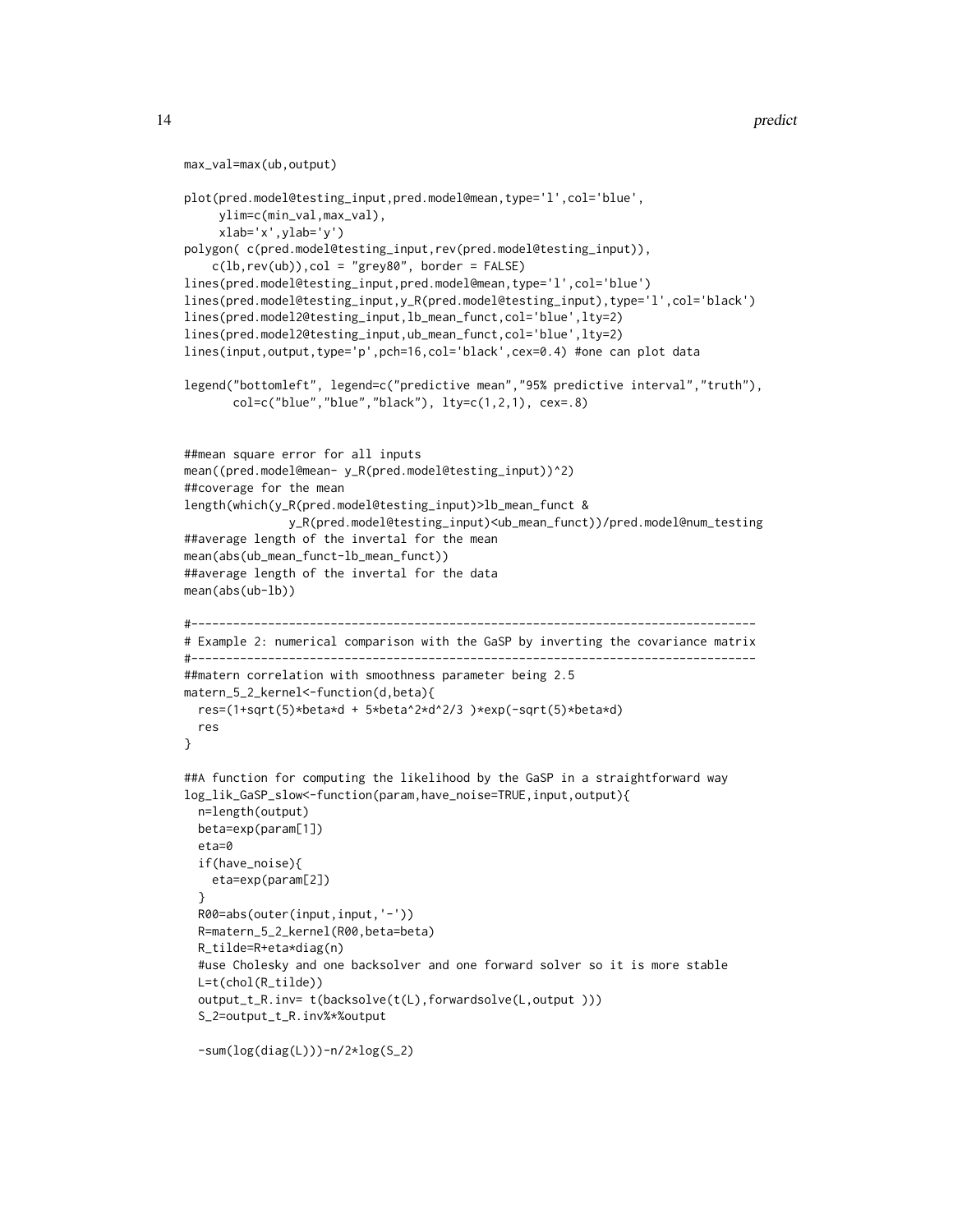#### predict the contract of the contract of the contract of the contract of the contract of the contract of the contract of the contract of the contract of the contract of the contract of the contract of the contract of the co

#### }

```
pred_GaSP_slow<-function(param,have_noise=TRUE,input,output,testing_input){
  beta=exp(param[1])
  R00=abs(outer(input,input,'-'))
  eta=0
  if(have_noise){
   eta=exp(param[2])
  }
  R=matern_5_2_kernel(R00,beta=beta)
  R_tilde=R+eta*diag(length(output))
  ##I invert it here but one can still use cholesky to make it more stable
  R_tilde_inv=solve(R_tilde)
  r0=abs(outer(input,testing_input,'-'))
  r=matern_5_2_kernel(r0,beta=beta)
  S_2=t(output)%*%(R_tilde_inv%*%output)
  sigma_2_hat=as.numeric(S_2/num_obs)
  pred_mean=t(r)%*%(R_tilde_inv%*%output)
  pred_var=rep(0,length(testing_input))
  for(i in 1:length(testing_input)){
   pred_var[i]=-t(r[,i])%*%R_tilde_inv%*%r[,i]
  }
  pred_var=pred_var+1+eta
  list=list()
  list$mean=pred_mean
  list$var=pred_var*sigma_2_hat
  list
}
##let's test sin function
y_R<-function(x){
  sin(2*pi*x)
}
###let's test for 800 observations
set.seed(1)
num_obs=800
input=runif(num_obs)
output=y_R(input)+rnorm(num_obs,mean=0,sd=0.1)
```
##constucting the fgasp.model fgasp.model=fgasp(input, output)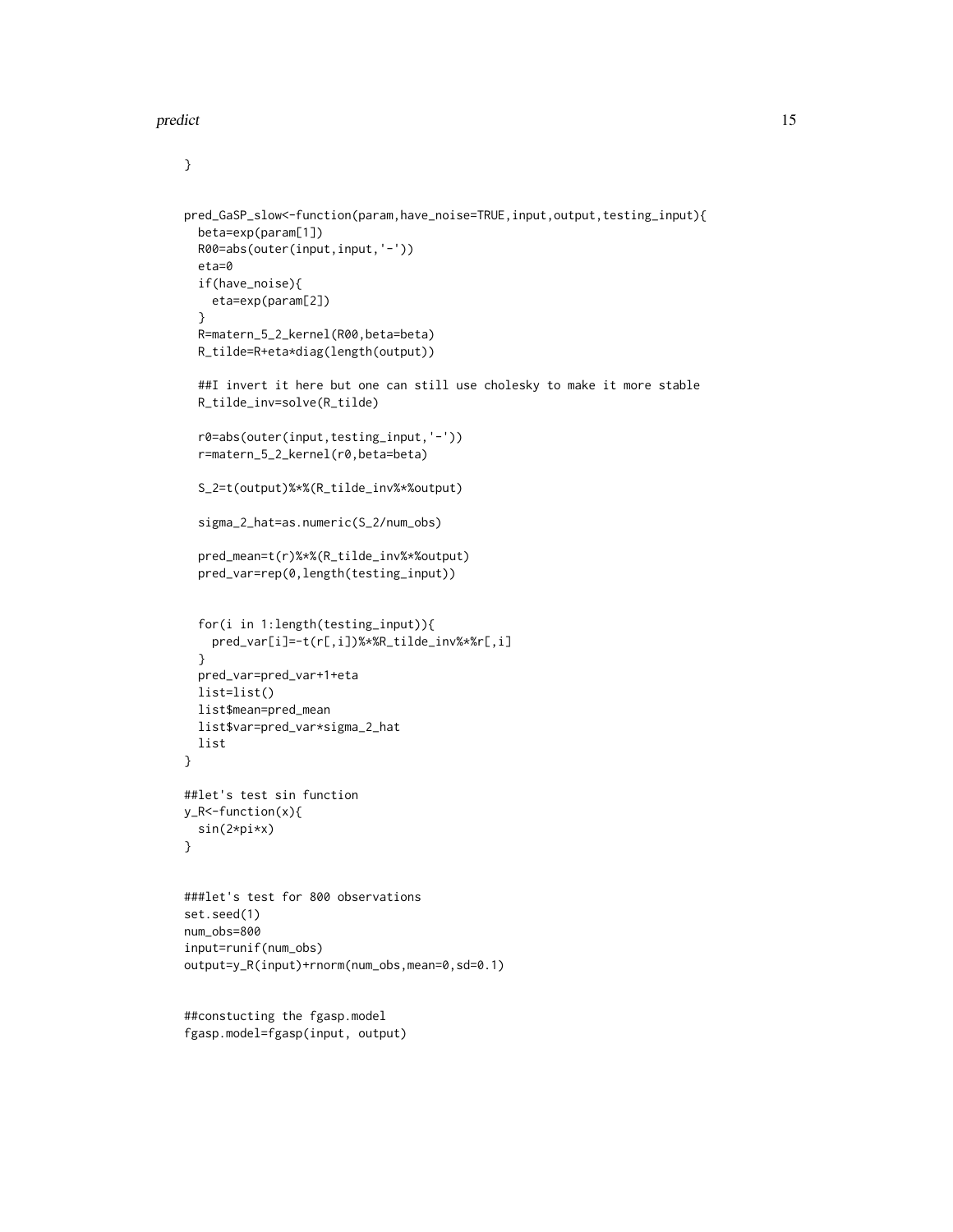```
##range and noise-variance ratio (nugget) parameters
param=c( log(1),log(.02))
## the log lik
log_lik(param,fgasp.model)
log_lik_GaSP_slow(param,have_noise=TRUE,input=input,output=output)
##time cost to compute the likelihood
##More number of inputs mean larger differences
time_cost=system.time(log_lik(param,fgasp.model))
time_cost
time_cost_slow=system.time(log_lik_GaSP_slow(param,have_noise=TRUE,input=input,output=output))
time_cost_slow
est_all<-optim(c(log(1),log(.02)),log_lik,object=fgasp.model,method="L-BFGS-B",
              control = list(fnscale=-1))
##estimated log inverse range parameter and log nugget
est_all$par
##Do some interpolation test for comparison
num_test=200
testing_input=runif(num_test) ##there are the input where you don't have observations
##one may sort the testing_input or not, and the prediction will be on the sorted testing_input
##testing_input=sort(testing_input)
## two ways of prediction
pred.model=predict(param=est_all$par,object=fgasp.model,testing_input=testing_input)
pred_slow=pred_GaSP_slow(param=est_all$par,have_noise=TRUE,input,output,sort(testing_input))
## look at the difference
max(abs(pred.model@mean-pred_slow$mean))
max(abs(pred.model@var-pred_slow$var))
```
predictobj.fgasp-class

*Predictive results for the Fast GaSP class*

#### Description

S4 class for prediction for a Fast GaSP model with or without a noise.

#### Objects from the Class

Objects of this class are created and initialized with the function [predict](#page-10-2) that computes the prediction and the uncertainty quantification.

<span id="page-15-0"></span>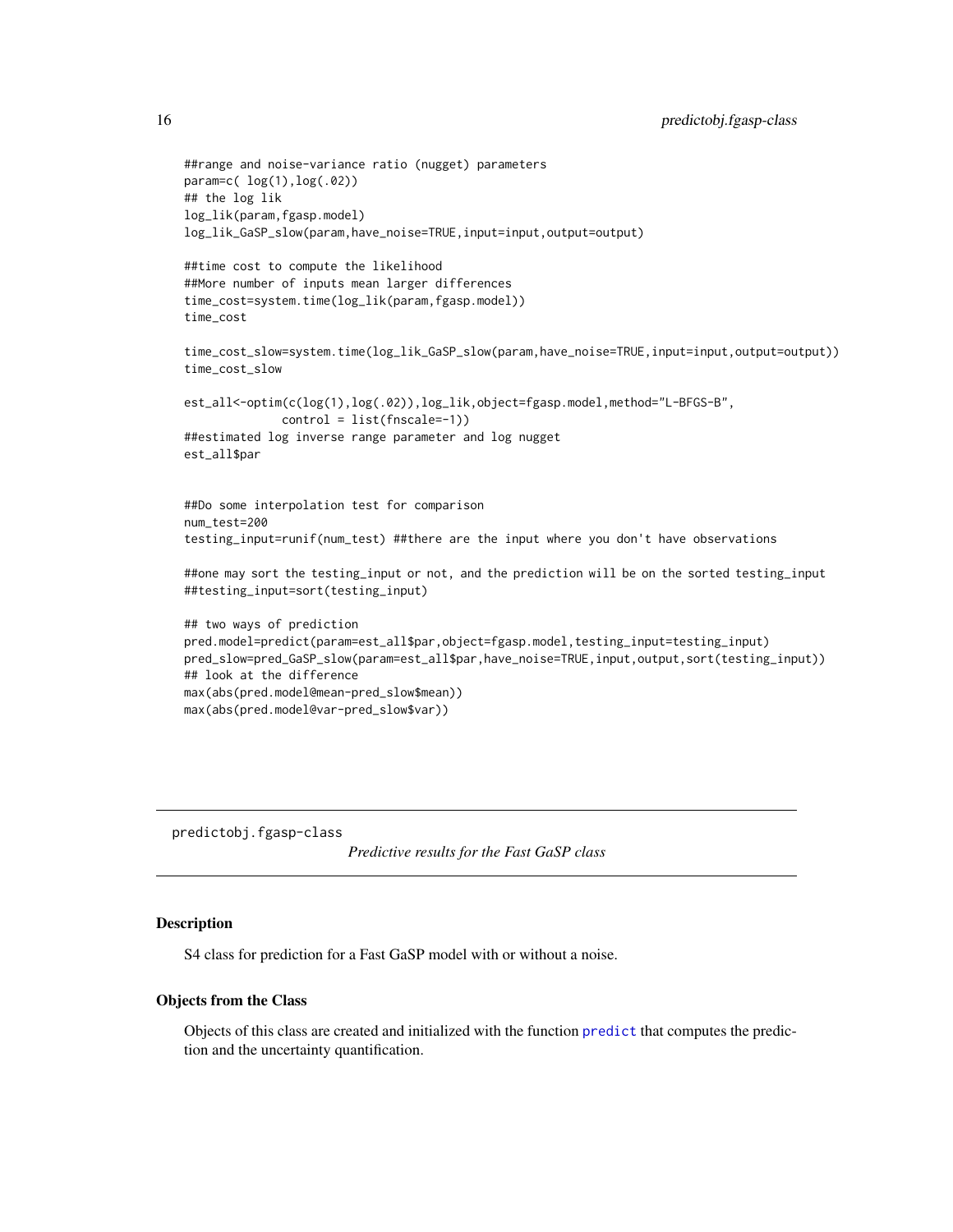<span id="page-16-0"></span>show the state of  $\sim$  17

#### **Slots**

num\_testing: object of class integer. Number of testing inputs.

testing\_input: object of class vector. The testing input locations.

**param** a vector of parameters. The first parameter is the natural logarithm of the inverse range parameter in the kernel function. If the data contain noise, the second parameter is the logarithm of the nugget-variance ratio parameter.

mean: object of class vector. The predictive mean at testing inputs.

- var: object of class vector. The predictive variance at testing inputs. If the var\_data is true, the predictive variance of the data is calculated. Otherwise, the predictive variance of the mean is calculated.
- var\_data: object of class logical. If the var\_data is true, the predictive variance of the data is calculated for var. Otherwise, the predictive variance of the mean is calculated for var.

#### Author(s)

Mengyang Gu [aut, cre]

Maintainer: Mengyang Gu <mgu6@jhu.edu>

## References

Hartikainen, J. and Sarkka, S. (2010). *Kalman filtering and smoothing solutions to temporal gaussian process regression models*, *Machine Learning for Signal Processing (MLSP), 2010 IEEE International Workshop*, 379-384.

M. Gu, Y. Xu (2017), *Nonseparable Gaussian stochastic process: a unified view and computational strategy*, arXiv:1711.11501.

M. Gu, X. Wang and J.O. Berger (2018), *Robust Gaussian Stochastic Process Emulation*, *Annals of Statistics*, 46, 3038-3066.

## See Also

predict. fgasp for more details about how to do prediction for a fgasp object.

show *Show an* fgasp *object.*

### Description

Function to print the codefgasp object.

#### Usage

## S4 method for signature 'fgasp' show(object)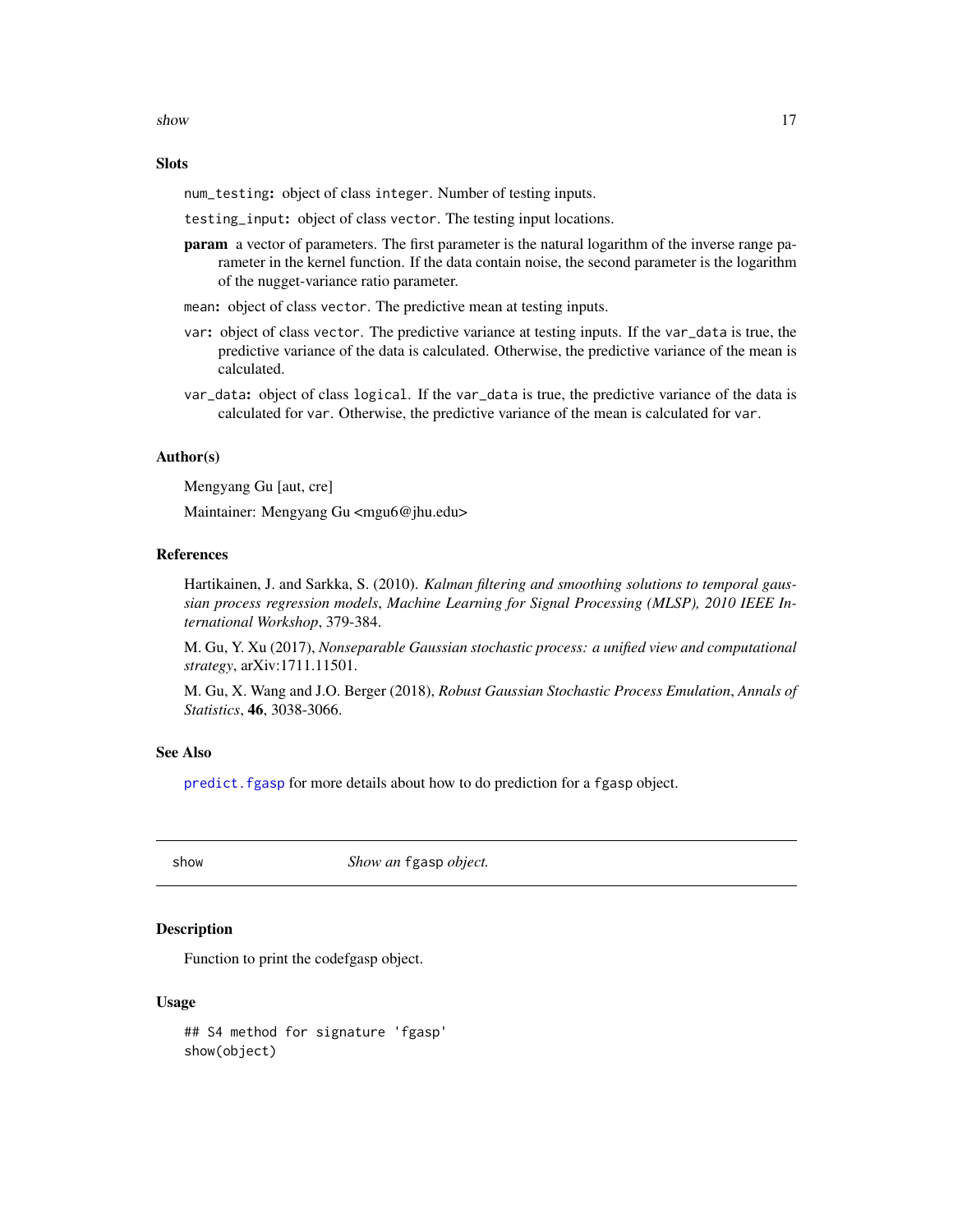#### **Arguments**

object an object of class fgasp.

#### Author(s)

Mengyang Gu [aut, cre]

Maintainer: Mengyang Gu <mgu6@jhu.edu>

#### References

Hartikainen, J. and Sarkka, S. (2010). *Kalman filtering and smoothing solutions to temporal gaussian process regression models*, *Machine Learning for Signal Processing (MLSP), 2010 IEEE International Workshop*, 379-384.

M. Gu, Y. Xu (2017), *Nonseparable Gaussian stochastic process: a unified view and computational strategy*, arXiv:1711.11501.

M. Gu, X. Wang and J.O. Berger (2018), *Robust Gaussian Stochastic Process Emulation*, *Annals of Statistics*, 46, 3038-3066.

## Examples

```
#-------------------------------------
# Example: a simple example with noise
#-------------------------------------
y_R<-function(x){
  cos(2*pi*x)
}
###let's test for 2000 observations
set.seed(1)
num_obs=2000
input=runif(num_obs)
output=y_R(input)+rnorm(num_obs,mean=0,sd=0.1)
```

```
##constucting the fgasp.model
fgasp.model=fgasp(input, output)
show(fgasp.model)
```